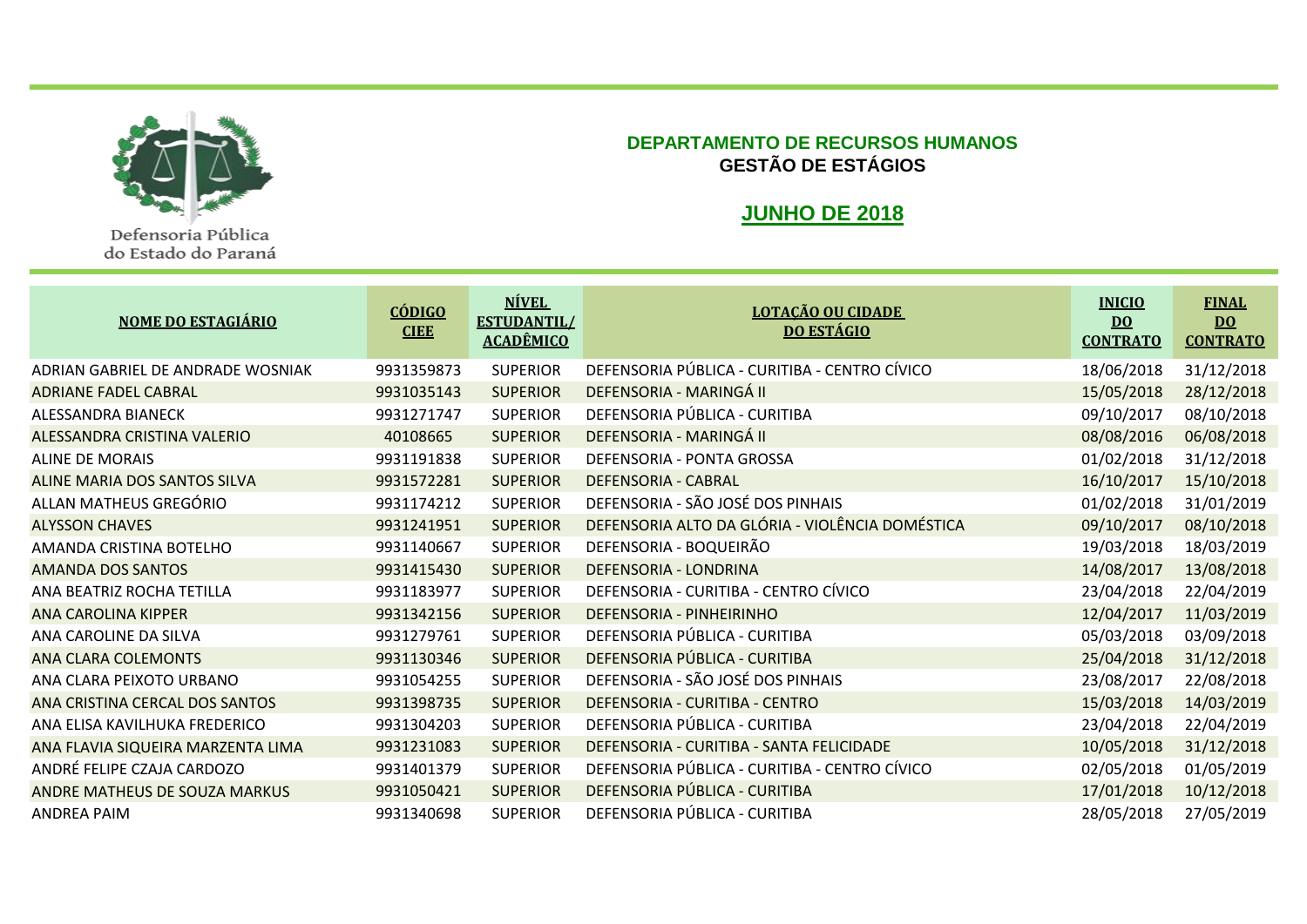| <b>ANDREA VIDAL VIEIRA</b>             | 9931319408 | <b>SUPERIOR</b> | DEFENSORIA - TARUMÃ                             | 22/01/2018 | 21/01/2019 |
|----------------------------------------|------------|-----------------|-------------------------------------------------|------------|------------|
| ANDREIA DE OLIVEIRA MACHADO            | 9910133456 | <b>SUPERIOR</b> | DEFENSORIA - PINHEIRINHO                        | 25/04/2018 | 24/04/2019 |
| <b>ANDREIA DOS SANTOS</b>              | 9930534317 | <b>SUPERIOR</b> | DEFENSORIA PÚBLICA - CURITIBA                   | 15/02/2018 | 31/12/2018 |
| ANDRESSA LUNELLI                       | 9931530663 | <b>SUPERIOR</b> | DEFENSORIA PÚBLICA - CURITIBA                   | 20/02/2018 | 18/02/2019 |
| ANNA CAROLINA KURPEL DA SILVA DE SOUZA | 9931304397 | <b>MÉDIO</b>    | DEFENSORIA PÚBLICA - CURITIBA                   | 20/02/2018 | 20/10/2018 |
| ARAGAO BRANCO FILHO                    | 9931360035 | <b>SUPERIOR</b> | DEFENSORIA - CURITIBA - CENTRO CÍVICO           | 20/02/2018 | 29/12/2018 |
| ARIADENE ROCCO DE LIMA                 | 9931479685 | <b>SUPERIOR</b> | DEFENSORIA PÚBLICA - CURITIBA                   | 18/06/2018 | 17/06/2019 |
| AYUMI KARINE PASQUARELLO IZAKI         | 9931235178 | <b>SUPERIOR</b> | DEFENSORIA - MARINGÁ II                         | 02/04/2018 | 31/12/2018 |
| BÁRBARA COELHO PERISSUTTI              | 9931270553 | <b>SUPERIOR</b> | DEFENSORIA - TARUMÃ                             | 16/04/2018 | 15/04/2019 |
| BARBARA MATTAR VAN DER BROOCKE CAMPOS  | 9931333304 | MÉDIO           | DEFENSORIA PÚBLICA - CURITIBA                   | 29/09/2016 | 27/09/2018 |
| <b>BARBARA STABILE DE OLIVEIRA</b>     | 9931356275 | <b>SUPERIOR</b> | DEFENSORIA ALTO DA GLÓRIA - VIOLÊNCIA DOMÉSTICA | 26/02/2018 | 25/02/2019 |
| BEATRIZ INGRID DALLA COSTA AZEVEDO     | 9931416726 | <b>SUPERIOR</b> | DEFENSORIA - CORNÉLIO PROCÓPIO                  | 07/05/2018 | 06/05/2019 |
| BERNARD VINCENT FERRARI                | 9930883105 | <b>SUPERIOR</b> | DEFENSORIA - CURITIBA - CENTRO                  | 15/05/2017 | 13/05/2019 |
| BERNARDO DE MEDEIROS SANTIAGO          | 9931312287 | <b>SUPERIOR</b> | DEFENSORIA - CURITIBA - CENTRO CÍVICO II        | 11/07/2016 | 09/07/2018 |
| <b>BERNARDO LANGER</b>                 | 9930977913 | <b>SUPERIOR</b> | DEFENSORIA - CURITIBA - CENTRO                  | 19/03/2018 | 18/03/2019 |
| BRENDA REGINA LOPES DE MOURA           | 9931384057 | <b>SUPERIOR</b> | DEFENSORIA PÚBLICA - CURITIBA - CENTRO CÍVICO   | 15/02/2018 | 14/08/2018 |
| <b>BRUNA BARRETO DE LIMA RODRIGUES</b> | 9930915343 | <b>MÉDIO</b>    | DEFENSORIA PÚBLICA - CURITIBA                   | 18/09/2017 | 17/09/2018 |
| BRUNA CARINE ALVES DA COSTA            | 9931105898 | <b>SUPERIOR</b> | DEFENSORIA - CURITIBA - CENTRO CÍVICO           | 15/01/2018 | 31/07/2018 |
| <b>BRUNA RIBEIRO CHUDZIJ</b>           | 9931105175 | <b>SUPERIOR</b> | DEFENSORIA PÚBLICA - CURITIBA                   | 18/06/2018 | 17/06/2019 |
| BRUNO JULIO DA FONSECA SANTOS          | 9931209055 | <b>SUPERIOR</b> | DEFENSORIA PÚBLICA - CURITIBA                   | 15/09/2016 | 30/06/2018 |
| <b>CAIO MARCELLOS BEZERRA</b>          | 9931117188 | <b>SUPERIOR</b> | DEFENSORIA PÚBLICA - CURITIBA                   | 19/02/2018 | 31/12/2018 |
| CAMILA ROVEDA JOST                     | 9931610081 | <b>SUPERIOR</b> | DEFENSORIA PÚBLICA - CURITIBA - CENTRO CÍVICO   | 17/10/2017 | 16/10/2018 |
| <b>CAMILLA MIRANDA ROMANOWSKI</b>      | 9931175192 | <b>SUPERIOR</b> | DEFENSORIA PÚBLICA - CURITIBA                   | 27/10/2017 | 26/10/2018 |
| CARLA MARTINS DA SILVA                 | 9931402956 | <b>SUPERIOR</b> | DEFENSORIA PÚBLICA - CURITIBA                   | 28/09/2017 | 27/09/2018 |
| CARLOS ALBERTO DA SILVA JUNIOR         | 9931173935 | <b>SUPERIOR</b> | DEFENSORIA - LONDRINA                           | 25/06/2018 | 24/06/2019 |
| CAROLINE CARNEIRO ARAUJO RENTZ         | 9931229636 | <b>SUPERIOR</b> | DEFENSORIA - CASTRO                             | 07/11/2016 | 05/11/2018 |
| CAROLINE CASSIANA DE LIMA DOS SANTOS   | 9931191830 | <b>SUPERIOR</b> | DEFENSORIA - GUARATUBA II                       | 21/02/2017 | 31/12/2018 |
| CAROLINE MASEK ZAMBERLAN               | 9931656103 | <b>SUPERIOR</b> | DEFENSORIA - GUARATUBA II                       | 06/11/2017 | 05/11/2018 |
| <b>CAROLINE ROCHA DELMONICO</b>        | 9931122319 | <b>SUPERIOR</b> | DEFENSORIA - LONDRINA                           | 16/04/2018 | 13/10/2018 |
| CASSIANA CATENACI GUSSO                | 9930930681 | <b>SUPERIOR</b> | DEFENSORIA PÚBLICA - CURITIBA                   | 04/10/2017 | 04/06/2018 |
| <b>CECILIA CATANI FONSECA</b>          | 9931324099 | <b>SUPERIOR</b> | DEFENSORIA PÚBLICA - CURITIBA                   | 28/03/2018 | 27/03/2019 |
| CECILIA DE AGUILAR LEINDORF            | 9931292292 | <b>SUPERIOR</b> | DEFENSORIA - CURITIBA - CENTRO CÍVICO           | 22/08/2016 | 20/08/2018 |
| <b>CESAR COLLIN LAVALLE</b>            | 9931406279 | <b>SUPERIOR</b> | DEFENSORIA PÚBLICA - CURITIBA                   | 17/07/2017 | 16/07/2018 |
| CÉSAR ROMERO MARQUES DOS SANTOS        | 9931343256 | <b>SUPERIOR</b> | DEFENSORIA - TARUMÃ                             | 17/01/2018 | 16/01/2019 |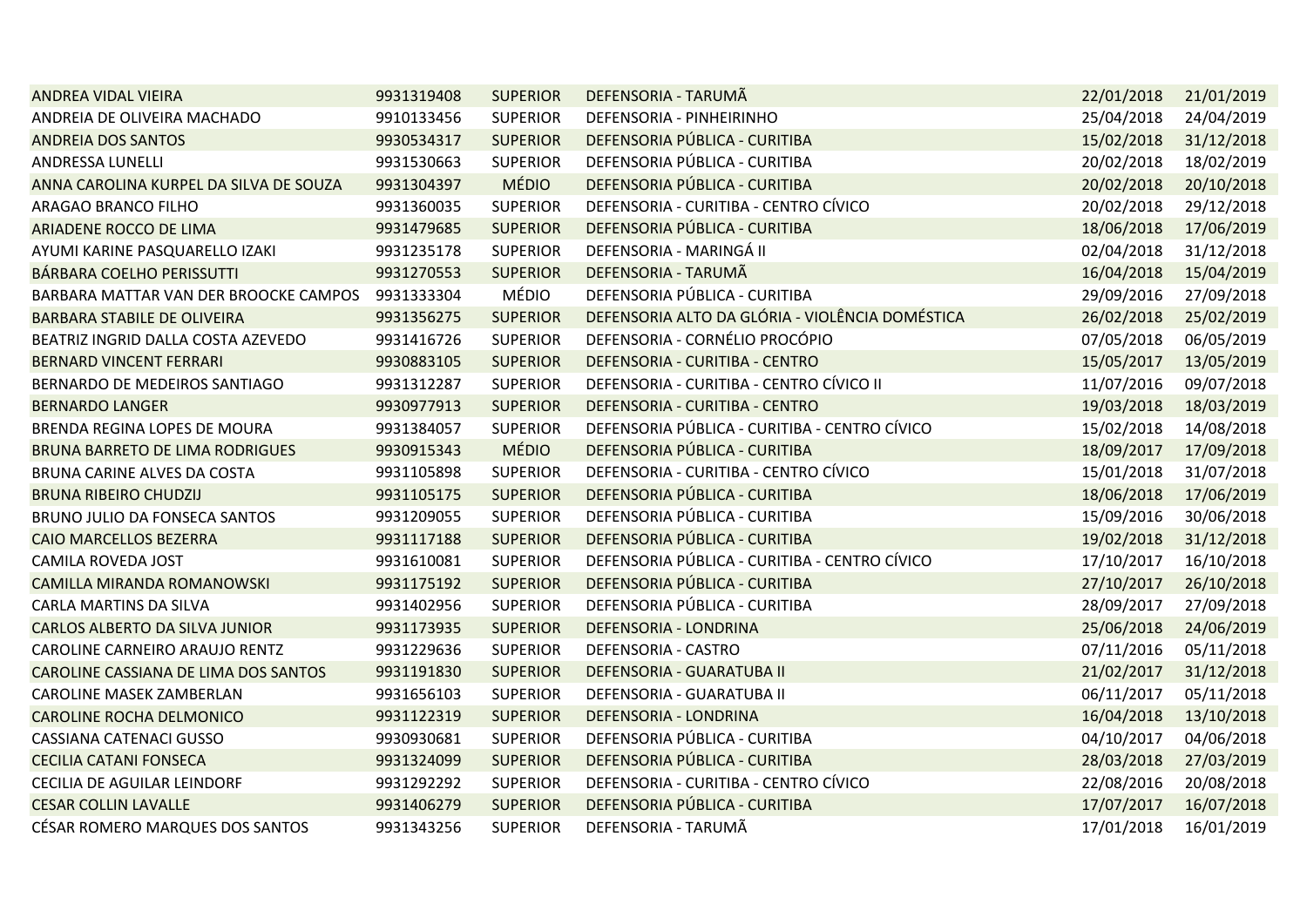| <b>CLAUDIA JAQUELINE DE CASTRO</b> | 9931010671 | <b>SUPERIOR</b> | DEFENSORIA PÚBLICA - CURITIBA                 | 08/08/2016 | 06/08/2018 |
|------------------------------------|------------|-----------------|-----------------------------------------------|------------|------------|
| <b>CLEUSA MARIA DOS SANTOS</b>     | 9931376613 | <b>SUPERIOR</b> | DEFENSORIA PÚBLICA - CURITIBA                 | 16/10/2017 | 15/10/2018 |
| CRISTIANE DO NASCIMENTO FERREIRA   | 9931481473 | <b>MÉDIO</b>    | DEFENSORIA PÚBLICA - CURITIBA - CENTRO CÍVICO | 02/04/2018 | 01/04/2019 |
| CRISTIANO DA SILVA NASCIMENTO      | 9930933906 | <b>SUPERIOR</b> | DEFENSORIA - GUARATUBA II                     | 09/01/2018 | 08/01/2019 |
| <b>CYNTHIA BRANCO</b>              | 9931533101 | <b>SUPERIOR</b> | DEFENSORIA - MARINGÁ II                       | 07/05/2018 | 06/05/2019 |
| DAIANE MACHADO                     | 9930525735 | <b>SUPERIOR</b> | DEFENSORIA - CABRAL                           | 04/12/2017 | 03/12/2018 |
| DANIELLE CARON RAMOS ORELLANA      | 9931371330 | <b>SUPERIOR</b> | DEFENSORIA PÚBLICA - CURITIBA                 | 22/01/2018 | 21/01/2019 |
| DANIELLE DE LIMA                   | 9931407938 | <b>SUPERIOR</b> | DEFENSORIA - CURITIBA - CENTRO                | 30/03/2017 | 28/03/2019 |
| DAVID WILLIAN GOMES SILVA          | 9931213193 | <b>SUPERIOR</b> | DEFENSORIA PÚBLICA - CURITIBA                 | 04/06/2018 | 03/06/2019 |
| DEBORA CAMPOS DE ALMEIDA           | 9931628030 | <b>SUPERIOR</b> | DEFENSORIA - CURITIBA - CENTRO                | 15/01/2018 | 14/01/2019 |
| DEBORA VEDOVATO DE MARQUE          | 9910136486 | <b>SUPERIOR</b> | DEFENSORIA - CURITIBA - CENTRO                | 26/04/2018 | 08/06/2018 |
| <b>DENIS SOUSA SILVA</b>           | 9931289344 | <b>SUPERIOR</b> | DEFENSORIA - CURITIBA - CIC                   | 29/01/2018 | 28/07/2018 |
| DOUGLAS MONTEIRO MOREIRA           | 9931076491 | <b>SUPERIOR</b> | DEFENSORIA PÚBLICA - CURITIBA                 | 04/07/2017 | 03/07/2018 |
| EDILLON SCZCEPANIAK FRANCISCO      | 9931259411 | <b>SUPERIOR</b> | DEFENSORIA - GUARATUBA II                     | 10/04/2018 | 31/12/2018 |
| <b>EDLER ANTONIO RODRIGUES</b>     | 9931309833 | <b>SUPERIOR</b> | DEFENSORIA - CURITIBA - CIC                   | 10/10/2017 | 09/10/2018 |
| EDUARDA CINIELLO SERMANN           | 9930984520 | <b>SUPERIOR</b> | DEFENSORIA - PINHEIRINHO                      | 10/04/2017 | 30/06/2018 |
| EDUARDO ALVES DE MIRANDA           | 9931081393 | <b>SUPERIOR</b> | DEFENSORIA - CURITIBA - SANTA CÂNDIDA         | 22/05/2017 | 20/05/2019 |
| EDUARDO HENRIQUE DA SILVA RAMOS    | 9931322355 | <b>SUPERIOR</b> | DEFENSORIA - GUARATUBA II                     | 17/04/2017 | 15/12/2018 |
| <b>EDUARDO JAVORSKI CIM</b>        | 9930590012 | <b>SUPERIOR</b> | DEFENSORIA PÚBLICA - CURITIBA                 | 17/07/2017 | 16/07/2018 |
| ELAINE CRUZ MACHADO CARMONA        | 9930875312 | <b>SUPERIOR</b> | DEFENSORIA - CORNÉLIO PROCÓPIO                | 21/06/2017 | 20/06/2018 |
| ELISA IZÉ DE MORAIS                | 9931193777 | <b>SUPERIOR</b> | DEFENSORIA PÚBLICA - CURITIBA                 | 22/01/2018 | 31/12/2018 |
| ELLEN CHRISTINE PUDELCO            | 9930986545 | <b>SUPERIOR</b> | DEFENSORIA - BOQUEIRÃO                        | 16/04/2018 | 15/04/2019 |
| <b>ELOISE CORREA MARTINS</b>       | 9931408274 | <b>SUPERIOR</b> | DEFENSORIA - BOQUEIRÃO                        | 01/02/2018 | 28/09/2018 |
| EMILAY SUELEN DOMINGOS TEIXEIRA    | 9930763172 | <b>SUPERIOR</b> | DEFENSORIA PÚBLICA - CURITIBA                 | 02/05/2018 | 01/05/2019 |
| ESTHER LUIZA WILLUMSEN ZANDONÁ     | 9931248485 | <b>SUPERIOR</b> | DEFENSORIA PÚBLICA - CURITIBA                 | 05/02/2018 | 04/02/2019 |
| <b>EVA SAVCHUK</b>                 | 9931294551 | <b>SUPERIOR</b> | DEFENSORIA PÚBLICA - CURITIBA                 | 19/03/2018 | 31/12/2018 |
| <b>EVERLI PADILHA</b>              | 9931629701 | <b>SUPERIOR</b> | DEFENSORIA PÚBLICA - CURITIBA - CENTRO CÍVICO | 04/06/2018 | 03/06/2019 |
| <b>FABIANO DA SILVA</b>            | 9931406559 | <b>SUPERIOR</b> | DEFENSORIA - CURITIBA - CENTRO                | 05/03/2018 | 04/09/2018 |
| <b>FELIPE ANDRIOLI MIGUEL</b>      | 9930966869 | <b>SUPERIOR</b> | DEFENSORIA - PARANAGUÁ                        | 27/04/2017 | 31/12/2018 |
| FELIPE QUIRINO CORASSA             | 9931380341 | <b>SUPERIOR</b> | DEFENSORIA - CURITIBA - CENTRO                | 06/02/2017 | 04/02/2019 |
| FERNANDA CAROLINA CARZINO          | 9930719953 | <b>SUPERIOR</b> | DEFENSORIA - CURITIBA - CENTRO                | 09/04/2018 | 08/04/2019 |
| FERNANDA DE AZEVEDO DELDUQUE DE    | 9931198003 | <b>SUPERIOR</b> | DEFENSORIA - CURITIBA - CENTRO CÍVICO         | 21/03/2018 | 20/09/2018 |
| FERNANDA MARTINS AFFONSO           | 90131024   | <b>SUPERIOR</b> | DEFENSORIA - CURITIBA - CENTRO CÍVICO         | 19/03/2018 | 17/09/2018 |
| FERNANDA MELZER BARDDAL            | 9931287497 | <b>SUPERIOR</b> | DEFENSORIA PÚBLICA - CURITIBA                 | 21/03/2017 | 19/03/2019 |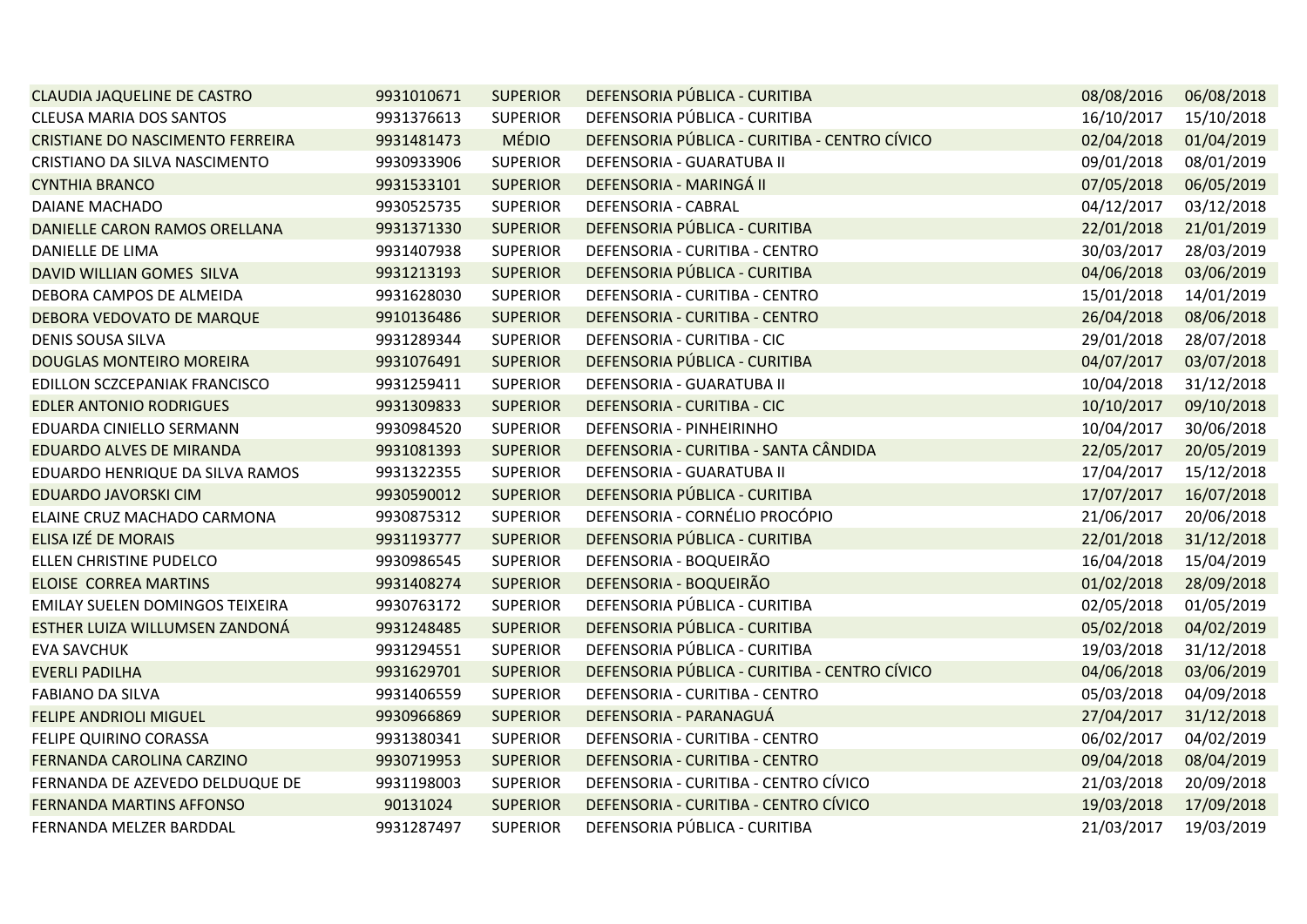| FERNANDO BELINELI BIANCHINI              | 9931396632 | <b>SUPERIOR</b> | DEFENSORIA - CORNÉLIO PROCÓPIO                | 17/08/2017 | 15/08/2018 |
|------------------------------------------|------------|-----------------|-----------------------------------------------|------------|------------|
| <b>FRANCIELLE HUSS SKIBINSKI</b>         | 9931026551 | <b>SUPERIOR</b> | DEFENSORIA PÚBLICA - CURITIBA                 | 22/05/2018 | 31/12/2018 |
| <b>FRANCIELLY DAYNE MEGEL</b>            | 9930869362 | <b>SUPERIOR</b> | DEFENSORIA PÚBLICA - CURITIBA                 | 30/06/2016 | 28/06/2018 |
| <b>GABRIEL ALVES DOS SANTOS</b>          | 9931095534 | <b>SUPERIOR</b> | DEFENSORIA PÚBLICA - CURITIBA - CENTRO CÍVICO | 18/09/2017 | 17/09/2018 |
| <b>GABRIEL PERCEGONA SANTOS</b>          | 9931285700 | <b>SUPERIOR</b> | DEFENSORIA - BOQUEIRÃO                        | 21/03/2017 | 31/12/2018 |
| <b>GABRIEL PIOLI PEREIRA</b>             | 9931060015 | <b>SUPERIOR</b> | DEFENSORIA - SÃO JOSÉ DOS PINHAIS             | 02/05/2017 | 30/04/2019 |
| <b>GABRIELA DE BASTOS</b>                | 9931077131 | <b>SUPERIOR</b> | DEFENSORIA - SÃO JOSÉ DOS PINHAIS             | 08/02/2018 | 07/02/2019 |
| GABRIELA JOSEFINA APARECIDA DOS SANTOS   | 9931548239 | MÉDIO           | DEFENSORIA - CURITIBA - SANTA CÂNDIDA         | 08/01/2018 | 31/12/2018 |
| <b>GABRIELA VIZÉL GOMES</b>              | 9931289588 | <b>SUPERIOR</b> | DEFENSORIA - LONDRINA                         | 08/03/2018 | 04/08/2019 |
| <b>GABRIELE SANTOS PAZ</b>               | 9931385086 | <b>SUPERIOR</b> | DEFENSORIA PÚBLICA - CURITIBA - CENTRO CÍVICO | 28/05/2018 | 27/11/2018 |
| <b>GABRIELLE FARIAS RIBEIRO</b>          | 9931014699 | <b>SUPERIOR</b> | DEFENSORIA PÚBLICA - CURITIBA                 | 07/02/2018 | 06/02/2019 |
| GEOVANE DO ROSÁRIO                       | 9931366633 | <b>SUPERIOR</b> | DEFENSORIA PÚBLICA - CURITIBA - CENTRO CÍVICO | 24/11/2017 | 23/11/2018 |
| <b>GERSON JUNIOR FIERK DE LIMA</b>       | 9931411376 | <b>SUPERIOR</b> | <b>DEFENSORIA - CASTRO</b>                    | 16/10/2017 | 15/10/2018 |
| GIANE NAOMI CEREGATTI KAJIWARA DOS       | 9930764893 | <b>SUPERIOR</b> | DEFENSORIA - CURITIBA - CENTRO                | 21/06/2018 | 31/12/2018 |
| GIOVANNA CARINA MEIRA COLLERE            | 9931105309 | <b>SUPERIOR</b> | DEFENSORIA PÚBLICA - CURITIBA - CENTRO CÍVICO | 09/04/2018 | 08/10/2018 |
| <b>GISELE AUGUSTA ANDRE</b>              | 9931342370 | <b>SUPERIOR</b> | DEFENSORIA - PONTA GROSSA                     | 09/10/2017 | 08/10/2018 |
| GIULIA OLEANI BATAGLINI BENATTI          | 9931643220 | <b>SUPERIOR</b> | DEFENSORIA - MARINGÁ II                       | 23/04/2018 | 17/12/2018 |
| <b>GRAZIELLI TOMIO</b>                   | 9930573683 | <b>SUPERIOR</b> | DEFENSORIA PÚBLICA - CURITIBA                 | 21/07/2017 | 20/07/2018 |
| GUILHERME ASTOLFO YAMAMOTO DE OLIVEIRA   | 9931260057 | <b>SUPERIOR</b> | DEFENSORIA - LONDRINA                         | 16/04/2018 | 13/10/2018 |
| <b>GUILHERME ZELINSKI ALVES</b>          | 9931270668 | <b>SUPERIOR</b> | DEFENSORIA - CURITIBA - CABRAL                | 27/07/2016 | 25/07/2018 |
| <b>GUSTAVO ARANTES ROCHA</b>             | 9931534373 | <b>SUPERIOR</b> | DEFENSORIA - PONTA GROSSA                     | 05/02/2018 | 04/02/2019 |
| <b>GUSTAVO FERNANDES CARNEIRO</b>        | 9931548766 | MÉDIO           | DEFENSORIA - CURITIBA - CIC                   | 24/11/2017 | 23/11/2018 |
| <b>GUSTAVO MACIEL RIBEIRO</b>            | 9931499224 | <b>MÉDIO</b>    | DEFENSORIA - CURITIBA - CENTRO                | 11/07/2017 | 10/07/2018 |
| <b>GUSTAVO ZAMARIANO FANAIA TEIXEIRA</b> | 9931545999 | <b>SUPERIOR</b> | DEFENSORIA - CURITIBA - SANTA CÂNDIDA         | 02/05/2018 | 01/05/2019 |
| <b>HELEM KEIKO MORIMOTO</b>              | 9931401824 | <b>SUPERIOR</b> | DEFENSORIA - CURITIBA - SANTA FELICIDADE      | 05/02/2018 | 03/08/2018 |
| <b>HELENA PERELLES</b>                   | 9931593588 | <b>SUPERIOR</b> | DEFENSORIA PÚBLICA - CURITIBA - CENTRO CÍVICO | 04/12/2017 | 03/12/2018 |
| HELIANY HELLEM DE LIMA COSTA             | 90115980   | <b>SUPERIOR</b> | DEFENSORIA - CURITIBA - CIC                   | 26/02/2018 | 25/02/2019 |
| HELLEN CAROLINE HORST                    | 9931579419 | <b>SUPERIOR</b> | DEFENSORIA PÚBLICA - CURITIBA - CENTRO CÍVICO | 22/01/2018 | 21/07/2018 |
| HELLEN LETICIA CARVALHO DE OLIVEIRA      | 9931598638 | <b>MÉDIO</b>    | <b>DEFENSORIA - CABRAL</b>                    | 25/09/2017 | 24/09/2018 |
| <b>IARA SANCHEZ ROMAN</b>                | 9931401413 | <b>SUPERIOR</b> | DEFENSORIA PÚBLICA - CURITIBA                 | 04/08/2017 | 03/08/2018 |
| <b>IRIS MILENE ALBRS MONTEZANO</b>       | 9931264817 | <b>SUPERIOR</b> | DEFENSORIA - CURITIBA - CENTRO                | 28/05/2018 | 27/05/2019 |
| <b>ISABEL RUIZ</b>                       | 9931238757 | <b>SUPERIOR</b> | DEFENSORIA - CABRAL                           | 15/01/2018 | 31/12/2018 |
| <b>ISABELA HUMMELGEN</b>                 | 9931092374 | <b>SUPERIOR</b> | DEFENSORIA - CURITIBA - CENTRO CÍVICO         | 30/10/2017 | 29/10/2018 |
| ISABELLA DELLA GIACOMA BETTES            | 9930625277 | <b>SUPERIOR</b> | DEFENSORIA PÚBLICA - CURITIBA                 | 01/06/2017 | 30/05/2019 |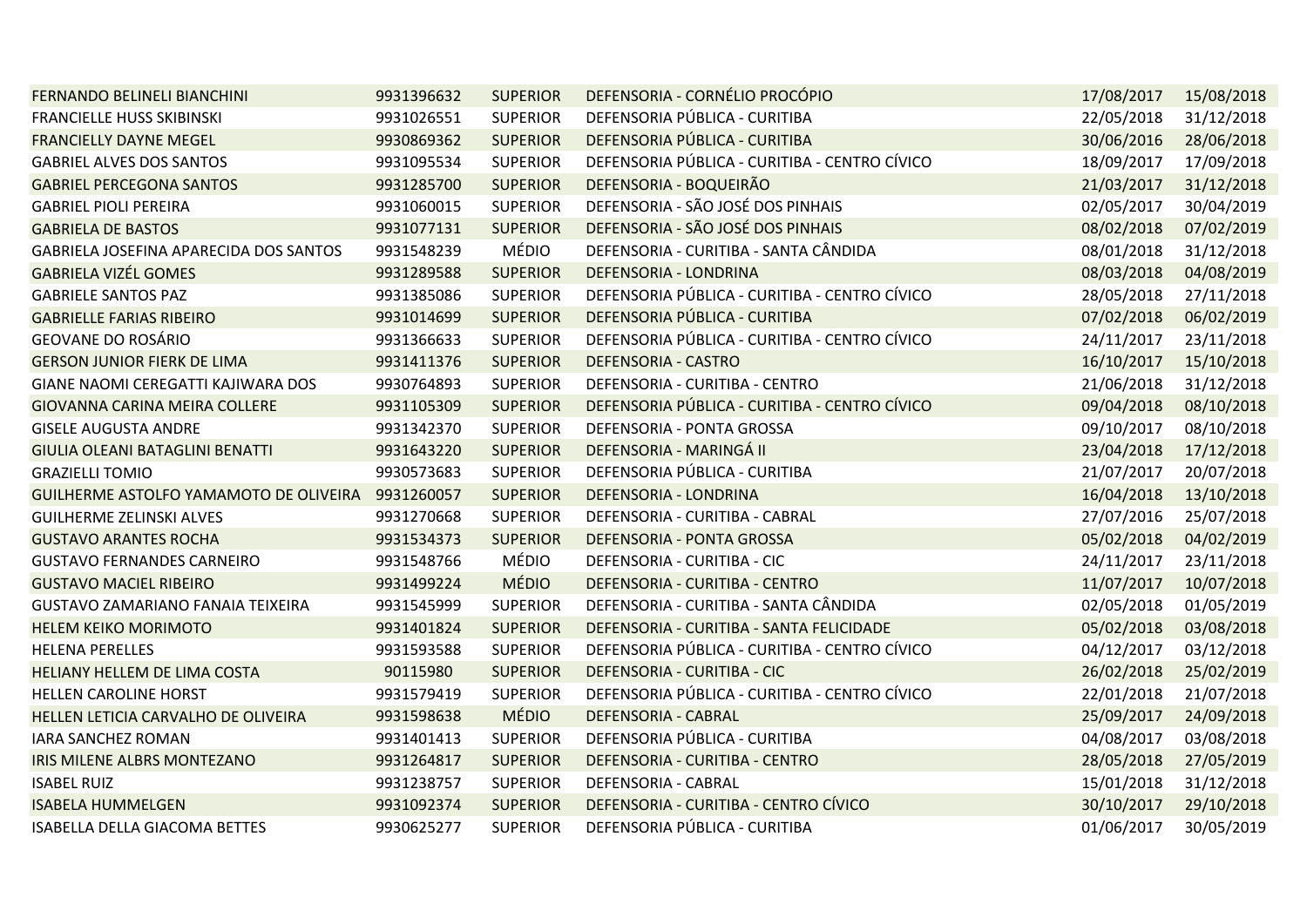| <b>ISABELLA SCHMIDT GERVASONI</b>   | 9931548378 | <b>SUPERIOR</b> | DEFENSORIA PÚBLICA - CURITIBA                 | 18/04/2018 | 17/04/2019 |
|-------------------------------------|------------|-----------------|-----------------------------------------------|------------|------------|
| JACQUELINE CAMARGO CHICORA          | 9931657976 | MÉDIO           | DEFENSORIA PÚBLICA - CURITIBA - CENTRO CÍVICO | 02/10/2017 | 01/10/2018 |
| <b>JAMILI VIEIRA DE OLIVEIRA</b>    | 9931500386 | <b>SUPERIOR</b> | DEFENSORIA PÚBLICA - CURITIBA                 | 15/01/2018 | 14/01/2019 |
| JAQUELINE MARIA RYNDACK             | 9931230096 | <b>SUPERIOR</b> | DEFENSORIA - CURITIBA - CENTRO CÍVICO         | 19/03/2018 | 18/09/2018 |
| JEAN JEFFERSON GOMES PEREIRA        | 9931304485 | <b>SUPERIOR</b> | DEFENSORIA - FOZ DO IGUAÇU II                 | 13/11/2017 | 12/11/2018 |
| JEFERSON DA SILVA PEREIRA           | 9931387371 | <b>SUPERIOR</b> | DEFENSORIA PÚBLICA - CURITIBA                 | 23/04/2018 | 22/04/2019 |
| <b>JÉSSICA JAWORSKI</b>             | 9931139053 | <b>SUPERIOR</b> | DEFENSORIA PÚBLICA - CURITIBA                 | 15/01/2018 | 14/01/2019 |
| JESSICA NOGUEIRA VILLA ROSA         | 9931229166 | <b>SUPERIOR</b> | DEFENSORIA - PINHEIRINHO                      | 19/03/2018 | 31/12/2018 |
| <b>JESSICA REGINA ZILZ</b>          | 9930852919 | <b>SUPERIOR</b> | DEFENSORIA PÚBLICA - CURITIBA                 | 13/07/2017 | 12/07/2018 |
| JHENIFER REBECA BARBOSA DE JESUS    | 9931366722 | <b>SUPERIOR</b> | DEFENSORIA - PINHEIRINHO                      | 25/09/2017 | 24/09/2018 |
| JHENIFFER CHRISTINI SCHNEIDER ROSA  | 9931659595 | <b>MÉDIO</b>    | DEFENSORIA PÚBLICA - CURITIBA                 | 16/10/2017 | 15/10/2018 |
| JOÃO PEDRO DE MODESTI               | 9931590996 | <b>SUPERIOR</b> | DEFENSORIA PÚBLICA - CURITIBA - CENTRO CÍVICO | 26/03/2018 | 25/09/2018 |
| JOÃO PEDRO MATTOS DE ALMEIDA CRUZ   | 9931062038 | <b>SUPERIOR</b> | DEFENSORIA - CURITIBA - CENTRO                | 22/05/2017 | 20/05/2019 |
| JONATH RODRIGUES IGNACIO            | 10161420   | <b>SUPERIOR</b> | CENTRO DE AUDIÊNCIA DE CUSTÓDIA               | 02/03/2018 | 01/03/2019 |
| JORGE HENRIQUE SIEBEN VARGAS        | 9931659401 | <b>MÉDIO</b>    | DEFENSORIA PÚBLICA - CURITIBA                 | 11/06/2018 | 10/06/2019 |
| JOSÉ ENRIQUE CORREIA DA SILVA       | 9931115345 | <b>SUPERIOR</b> | DEFENSORIA - TARUMÃ                           | 06/06/2018 | 11/06/2018 |
| JOSEMARA DOS SANTOS ERCULANO        | 9930765400 | <b>SUPERIOR</b> | DEFENSORIA PÚBLICA - CURITIBA                 | 18/01/2018 | 31/12/2018 |
| JOSIANE APARECIDA PADILHA DE MORAES | 9931482415 | <b>SUPERIOR</b> | DEFENSORIA PÚBLICA - CURITIBA                 | 05/01/2018 | 22/02/2019 |
| JOSIANE SILVA DOS SANTOS            | 9931305429 | <b>SUPERIOR</b> | DEFENSORIA PÚBLICA - CURITIBA                 | 06/03/2017 | 04/03/2019 |
| <b>JÚLIA ABREU RODRIGUES</b>        | 9931282882 | <b>SUPERIOR</b> | DEFENSORIA - LONDRINA                         | 13/09/2017 | 12/09/2018 |
| <b>JULIA MORO BONNET</b>            | 9931198377 | <b>SUPERIOR</b> | DEFENSORIA - CURITIBA - CENTRO                | 15/02/2017 | 13/02/2019 |
| JULIANA MARA MAIA DE ANDRADE VIEIRA | 9930709317 | <b>SUPERIOR</b> | DEFENSORIA PÚBLICA - CURITIBA                 | 14/05/2018 | 13/05/2019 |
| <b>JULIANA PADILHA DE SOUZA</b>     | 9931310042 | <b>SUPERIOR</b> | DEFENSORIA PÚBLICA - CURITIBA                 | 16/04/2018 | 15/04/2019 |
| JUSCELINO POCAI MENDES JUNIOR       | 9931303803 | <b>SUPERIOR</b> | DEFENSORIA - CASCAVEL                         | 21/02/2017 | 31/12/2018 |
| <b>KAMILA ALBINO FARIAS</b>         | 9931200847 | <b>SUPERIOR</b> | DEFENSORIA - MARINGÁ II                       | 02/04/2018 | 31/12/2018 |
| KARLLA RENATTA HOFFELDER            | 9931070452 | <b>SUPERIOR</b> | DEFENSORIA - CURITIBA - CENTRO                | 10/04/2017 | 31/12/2018 |
| KAUAN HENRIQUE PEREIRA DE HOLANDA   | 9931399114 | <b>MÉDIO</b>    | DEFENSORIA PÚBLICA - CURITIBA                 | 22/01/2018 | 31/12/2018 |
| KEROLYN DALPRÁ ELIAS                | 9930937976 | <b>SUPERIOR</b> | DEFENSORIA PÚBLICA - CURITIBA                 | 16/05/2018 | 15/05/2019 |
| KETELYN CAROLINA OSSAK VIDAL        | 9931592896 | <b>MÉDIO</b>    | DEFENSORIA - CURITIBA - CENTRO                | 23/04/2018 | 22/04/2019 |
| KEURY GLEIDSE SOUZA AMORIM          | 9931279313 | <b>SUPERIOR</b> | DEFENSORIA - BOQUEIRÃO                        | 23/10/2017 | 22/10/2018 |
| LARA HELENA LUIZA ZAMBAO            | 9931410360 | <b>SUPERIOR</b> | DEFENSORIA PÚBLICA - CURITIBA                 | 15/02/2018 | 14/08/2018 |
| LARISSA STELLA ZENI                 | 9930925827 | <b>SUPERIOR</b> | DEFENSORIA PÚBLICA - CURITIBA                 | 23/05/2018 | 05/06/2018 |
| LAUDINÉR RAFAEL                     | 9931351839 | <b>SUPERIOR</b> | DEFENSORIA - CURITIBA - CENTRO                | 25/01/2017 | 31/12/2018 |
| LAURA SOLTOSKI DE CAMARGO           | 9931315239 | <b>SUPERIOR</b> | DEFENSORIA - TARUMÃ                           | 24/04/2017 | 22/04/2019 |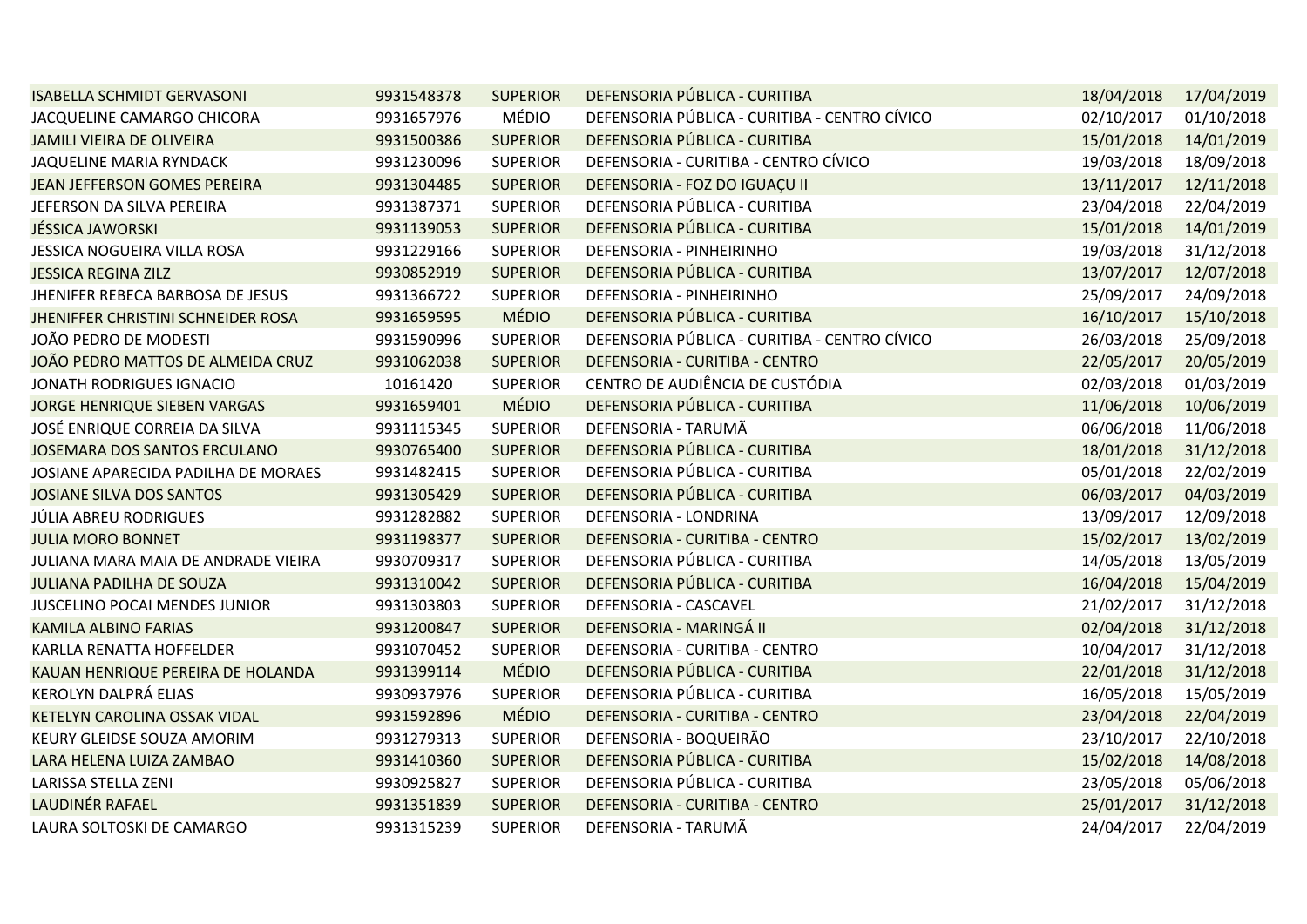| LAYZA GABRIELLA GRANDO             | 9931574076 | <b>MÉDIO</b>    | DEFENSORIA PÚBLICA - CURITIBA - CENTRO CÍVICO   | 15/01/2018 | 31/12/2018 |
|------------------------------------|------------|-----------------|-------------------------------------------------|------------|------------|
| LEANDRO DE SOUZA FIDELIS           | 9931406770 | <b>SUPERIOR</b> | DEFENSORIA PÚBLICA - CURITIBA                   | 16/04/2018 | 15/04/2019 |
| <b>LEANDRO VICHUATE SOARES</b>     | 9931044295 | <b>SUPERIOR</b> | DEFENSORIA - CURITIBA - CENTRO                  | 05/03/2018 | 04/03/2019 |
| LEILANE DE CASSIA RIBEIRO          | 9930797394 | <b>SUPERIOR</b> | DEFENSORIA - CURITIBA - CENTRO                  | 21/02/2017 | 19/02/2019 |
| <b>LEONARDO GABRIEL MURASKI</b>    | 9931466278 | <b>MÉDIO</b>    | DEFENSORIA - CURITIBA - CENTRO                  | 22/03/2018 | 31/12/2018 |
| LETICIA KLECHOWICZ                 | 9931540512 | <b>SUPERIOR</b> | DEFENSORIA ALTO DA GLÓRIA - VIOLÊNCIA DOMÉSTICA | 05/02/2018 | 04/02/2019 |
| LETICIA PEREIMA SANTOS             | 9931113363 | <b>SUPERIOR</b> | DEFENSORIA - CURITIBA - CENTRO CÍVICO           | 18/04/2018 | 30/03/2019 |
| LINCOLN RENATO VIEIRA ZANARDINE    | 9931268898 | <b>SUPERIOR</b> | DEFENSORIA PÚBLICA - CURITIBA                   | 24/11/2017 | 23/11/2018 |
| LISLEINE DE FREITAS GUADANHINI     | 9930928752 | <b>SUPERIOR</b> | DEFENSORIA - APUCARANA                          | 15/01/2018 | 06/07/2018 |
| LIVIA DA SILVA REVNEI              | 9931702032 | MÉDIO           | DEFENSORIA PÚBLICA - CURITIBA - CENTRO CÍVICO   | 29/01/2018 | 28/01/2019 |
| LOUISE GIL GHEUR BONACCORDI        | 9931168321 | <b>SUPERIOR</b> | DEFENSORIA PÚBLICA - CURITIBA                   | 30/04/2018 | 29/04/2019 |
| LUAN DE SOUZA                      | 9931265829 | <b>SUPERIOR</b> | DEFENSORIA - CURITIBA - CENTRO                  | 21/05/2018 | 20/05/2019 |
| LUAN MATHEUS DE SA DRANCKA         | 9931218921 | <b>SUPERIOR</b> | DEFENSORIA - CAMPO MOURÃO                       | 13/10/2016 | 11/10/2018 |
| LUANA FRANCO RIBEIRO               | 9931412199 | MÉDIO           | DEFENSORIA PÚBLICA - CURITIBA                   | 22/01/2018 | 31/12/2018 |
| <b>LUANA RUPPEL RAMOS</b>          | 9931191493 | <b>SUPERIOR</b> | DEFENSORIA - PINHEIRINHO                        | 19/02/2018 | 18/02/2019 |
| LUANA VITORIA DE ARAUJO DUARTE     | 9931314492 | <b>SUPERIOR</b> | DEFENSORIA - MARINGÁ II                         | 07/05/2018 | 31/12/2018 |
| LUCAS ALEXANDRE BARTOSIEVICZ       | 9931331031 | <b>SUPERIOR</b> | DEFENSORIA PÚBLICA - CURITIBA - CENTRO CÍVICO   | 27/09/2017 | 26/09/2018 |
| LUCAS GANDOLFI VIDA                | 9931158537 | <b>SUPERIOR</b> | DEFENSORIA PÚBLICA - CURITIBA - CENTRO CÍVICO   | 02/08/2017 | 01/08/2018 |
| <b>LUCAS HENRIQUE LEHNEN</b>       | 9931233604 | <b>SUPERIOR</b> | DEFENSORIA PÚBLICA - CURITIBA - CENTRO CÍVICO   | 12/04/2018 | 11/10/2018 |
| LUCAS JOSE DA SILVA BUENO          | 9931003047 | <b>SUPERIOR</b> | DEFENSORIA - CURITIBA - CENTRO                  | 13/12/2017 | 12/12/2018 |
| LUCAS PEREIRA DA SILVA             | 9931011717 | <b>SUPERIOR</b> | DEFENSORIA - CASCAVEL                           | 12/03/2018 | 31/12/2018 |
| LUCAS STELLA PEREIRA               | 9931033819 | <b>SUPERIOR</b> | DEFENSORIA - CASTRO                             | 18/06/2018 | 31/12/2018 |
| LUCIANO DE OLIVEIRA HENRIQUE       | 9931583402 | <b>SUPERIOR</b> | DEFENSORIA - APUCARANA                          | 15/01/2018 | 06/07/2018 |
| LUDMILA MARTINS FERREIRA           | 9931611817 | <b>SUPERIOR</b> | DEFENSORIA PÚBLICA - CURITIBA                   | 18/06/2018 | 17/06/2019 |
| <b>LUIGI LORENZON</b>              | 9931368163 | <b>MÉDIO</b>    | DEFENSORIA PÚBLICA - CURITIBA - CENTRO CÍVICO   | 01/03/2018 | 31/12/2018 |
| LUIS GUSTAVO KRIEGER               | 9931627650 | <b>SUPERIOR</b> | DEFENSORIA PÚBLICA - CURITIBA - CENTRO CÍVICO   | 23/05/2018 | 22/05/2019 |
| LUIS OTHAVIO CONSTANZO BREDA       | 9931479610 | <b>SUPERIOR</b> | DEFENSORIA - CURITIBA - REBOUÇAS                | 29/01/2018 | 28/01/2019 |
| LUIZ RICARDO DA COSTA CARDOSO      | 9931055904 | <b>SUPERIOR</b> | DEFENSORIA - CURITIBA - CENTRO                  | 06/03/2017 | 19/06/2018 |
| <b>LUIZA DE CASTRO</b>             | 9931156400 | <b>SUPERIOR</b> | <b>DEFENSORIA - CABRAL</b>                      | 15/01/2018 | 14/01/2019 |
| MAITE LEME D AMATO                 | 9931026490 | <b>SUPERIOR</b> | DEFENSORIA - CURITIBA - SANTA CÂNDIDA           | 16/10/2017 | 15/10/2018 |
| <b>MARCELLA STIVAL KWIATKOWSKI</b> | 9931102573 | <b>SUPERIOR</b> | DEFENSORIA PÚBLICA - CURITIBA                   | 13/03/2018 | 20/10/2018 |
| MARCIA STANKEL SILVA               | 9930567380 | <b>SUPERIOR</b> | DEFENSORIA - CURITIBA - CENTRO CÍVICO           | 02/04/2018 | 05/06/2018 |
| <b>MARI APARECIDA MARTINS</b>      | 9931254655 | <b>SUPERIOR</b> | DEFENSORIA - CURITIBA - CENTRO                  | 23/04/2018 | 31/12/2018 |
| MARIA APARECIDA SOAVINSKY          | 12552      | <b>SUPERIOR</b> | DEFENSORIA - CURITIBA - CENTRO                  | 05/03/2018 | 20/07/2018 |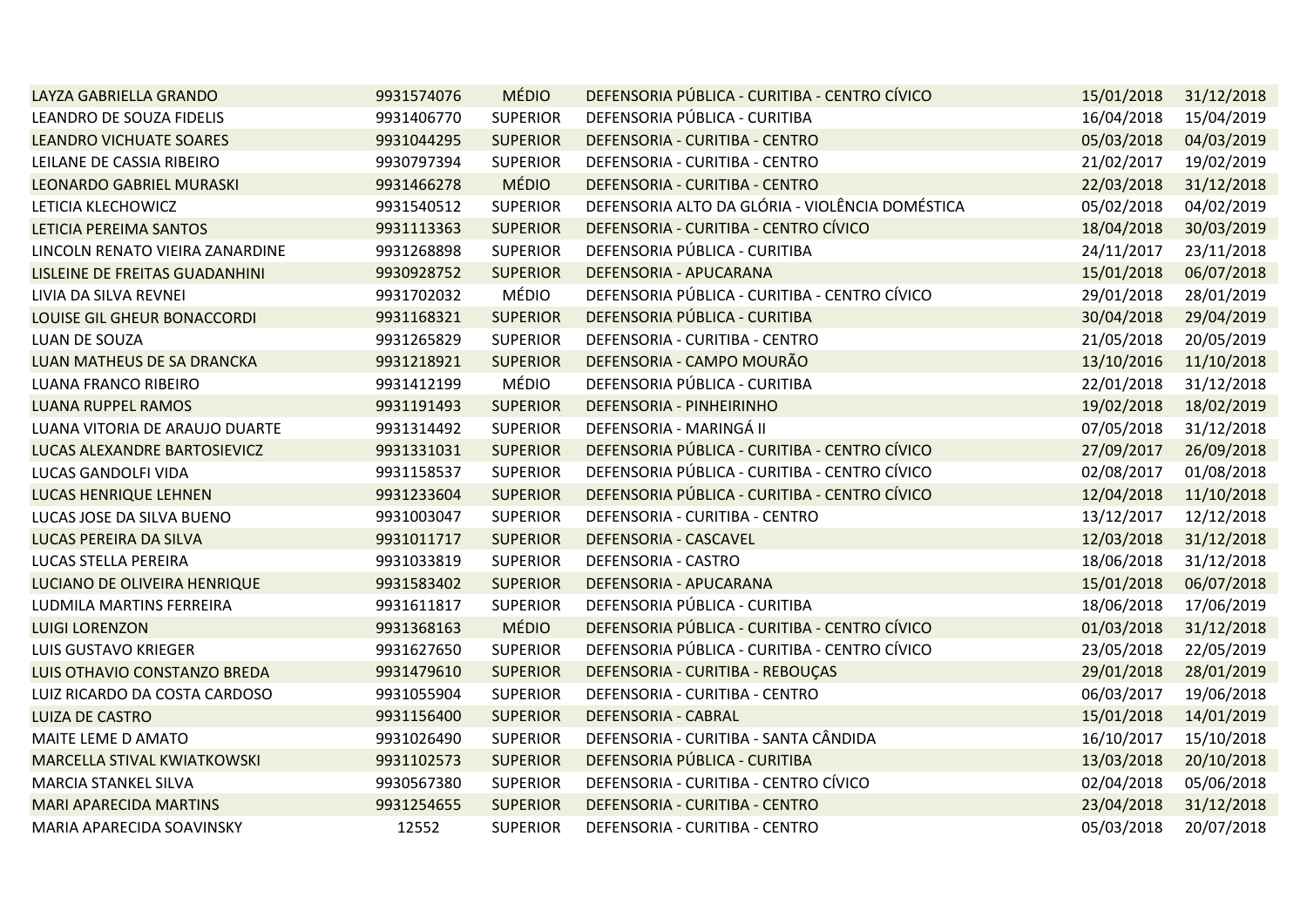| MARIA CAROLINA REGINA ANTONIA MACEDO E 9931414006 |            | <b>SUPERIOR</b> | DEFENSORIA - LONDRINA                           | 25/06/2018 | 19/01/2019 |
|---------------------------------------------------|------------|-----------------|-------------------------------------------------|------------|------------|
| MARIA CLAUDIA SAWASAKI                            | 9931304501 | <b>SUPERIOR</b> | DEFENSORIA PÚBLICA - CURITIBA                   | 16/11/2017 | 15/11/2018 |
| <b>MARIA DO CARMO MENDES</b>                      | 9931572944 | <b>SUPERIOR</b> | DEFENSORIA - SÃO JOSÉ DOS PINHAIS               | 19/02/2018 | 18/02/2019 |
| MARIA EMILIA GLUSTAK                              | 9931332541 | <b>SUPERIOR</b> | DEFENSORIA PÚBLICA - CURITIBA                   | 05/03/2018 | 04/03/2019 |
| MARIA FERNANDA BARBOSA TESTA                      | 9931766072 | <b>SUPERIOR</b> | DEFENSORIA - LONDRINA                           | 25/06/2018 | 24/06/2019 |
| MARIA LUIZA PEDROSO DE PAIVA                      | 9931209130 | <b>SUPERIOR</b> | DEFENSORIA PÚBLICA - CURITIBA                   | 08/06/2018 | 07/06/2019 |
| <b>MARIA PAOLA VOIGT ROCHA</b>                    | 9931383386 | <b>SUPERIOR</b> | DEFENSORIA PÚBLICA - CURITIBA                   | 02/05/2018 | 01/05/2019 |
| MARIA VITORIA BRAGA ABILHOA                       | 9931184247 | <b>SUPERIOR</b> | DEFENSORIA PÚBLICA - CURITIBA                   | 05/03/2018 | 04/03/2019 |
| MARIANA STOFELLA GUIMARÃES SANTOS                 | 9931207329 | <b>SUPERIOR</b> | DEFENSORIA PÚBLICA - CURITIBA                   | 07/05/2018 | 06/05/2019 |
| MARINA CAROLINA GODOY GIMENEZ                     | 9931696094 | <b>SUPERIOR</b> | DEFENSORIA PÚBLICA - CURITIBA                   | 24/01/2018 | 23/01/2019 |
| <b>MARINA PIVOVAR</b>                             | 9931638720 | <b>SUPERIOR</b> | DEFENSORIA PÚBLICA - CURITIBA                   | 26/03/2018 | 25/03/2019 |
| MARLLEN MARCELLY CAMPELO DA SILVA                 | 9930987742 | <b>SUPERIOR</b> | DEFENSORIA - CABRAL                             | 10/04/2017 | 31/12/2018 |
| <b>MARTINA MORNACCO</b>                           | 9931718430 | <b>SUPERIOR</b> | DEFENSORIA PÚBLICA - CURITIBA                   | 29/01/2018 | 28/01/2019 |
| MATHEUS AMARAL MOCELIN                            | 9931158447 | <b>SUPERIOR</b> | DEFENSORIA PÚBLICA - CURITIBA                   | 09/08/2017 | 08/08/2018 |
| <b>MATHEUS FELIPE AGOSTINHO</b>                   | 9931542278 | <b>SUPERIOR</b> | DEFENSORIA PÚBLICA - CURITIBA - CENTRO CÍVICO   | 02/05/2018 | 01/05/2019 |
| MATHEUS HATSCHBACH MACHADO                        | 9931627311 | <b>SUPERIOR</b> | DEFENSORIA PÚBLICA - CURITIBA - CENTRO CÍVICO   | 10/05/2018 | 09/11/2018 |
| MAYAN FERNANDES LEONEL HERTMANN                   | 9931502988 | <b>SUPERIOR</b> | DEFENSORIA - CURITIBA - SANTA CÂNDIDA           | 14/07/2017 | 12/07/2018 |
| MAYTHE ALINIEE SANTOS FIALLA                      | 9931700725 | <b>MÉDIO</b>    | DEFENSORIA PÚBLICA - CURITIBA                   | 08/01/2018 | 31/12/2018 |
| MICHELE CARLOS TRANCHINA                          | 9931264575 | <b>SUPERIOR</b> | DEFENSORIA - CURITIBA - SANTA CÂNDIDA           | 16/11/2016 | 14/11/2018 |
| MIGUEL HENRIQUE DA SILVA SIKORA                   | 9931312227 | <b>SUPERIOR</b> | DEFENSORIA PÚBLICA - CURITIBA                   | 11/07/2016 | 09/07/2018 |
| MILENA CECCON CARRON                              | 9931183520 | <b>SUPERIOR</b> | DEFENSORIA - CURITIBA - SANTA CÂNDIDA           | 30/01/2017 | 31/12/2018 |
| MYLLA NATIELI SCHRAMM ALESSI                      | 9930933703 | <b>SUPERIOR</b> | DEFENSORIA PÚBLICA - CURITIBA                   | 21/05/2018 | 20/05/2019 |
| NAATHANY EULALYA MAIER CECHETTO                   | 9930914164 | <b>SUPERIOR</b> | DEFENSORIA ALTO DA GLÓRIA - VIOLÊNCIA DOMÉSTICA | 17/05/2017 | 15/05/2019 |
| NAIELE ROBERTA GONÇALVES DA SILVEIRA              | 9930928315 | <b>SUPERIOR</b> | DEFENSORIA - CURITIBA - SANTA CÂNDIDA           | 18/09/2017 | 17/09/2018 |
| NICOLE CAROLINE SZYCHTA CHIROLI                   | 9931203077 | <b>SUPERIOR</b> | DEFENSORIA PÚBLICA - CURITIBA                   | 23/04/2018 | 31/12/2018 |
| OSNI DE MELO MARTINS JUNIOR                       | 9931466516 | <b>SUPERIOR</b> | DEFENSORIA - CURITIBA - SANTA CÂNDIDA           | 28/02/2018 | 27/02/2019 |
| PAOLA GABRIELLE BELEM FRESSATO                    | 9931063087 | <b>SUPERIOR</b> | DEFENSORIA PÚBLICA - CURITIBA                   | 06/03/2018 | 06/06/2018 |
| PATRICIA ZARUR DOS SANTOS TSCHELISKI              | 9931310420 | <b>SUPERIOR</b> | DEFENSORIA - CURITIBA - CENTRO CÍVICO II        | 25/09/2017 | 24/09/2018 |
| PAULA JULIANA HOFFMANN ROCHA                      | 9931388712 | <b>SUPERIOR</b> | DEFENSORIA - CURITIBA - CENTRO                  | 19/03/2018 | 18/09/2018 |
| PAULO HENRIQUE KOSCIOW                            | 9931140787 | <b>SUPERIOR</b> | DEFENSORIA PÚBLICA - CURITIBA                   | 01/09/2017 | 11/06/2018 |
| PAULO ROGERIO CARNEIRO                            | 9931533094 | <b>SUPERIOR</b> | <b>DEFENSORIA - CASTRO</b>                      | 11/12/2017 | 15/06/2018 |
| PEDRO BASSO DE FIGUEIREDO                         | 9931242979 | <b>SUPERIOR</b> | DEFENSORIA PÚBLICA - CURITIBA                   | 16/04/2018 | 15/04/2019 |
| PEDRO HENRIQUE ROSICA OLIVEIRA                    | 9931535544 | <b>SUPERIOR</b> | DEFENSORIA - PONTA GROSSA                       | 30/01/2017 | 28/01/2019 |
| POLIANNA TAQUES PECHARKI                          | 9931055761 | <b>SUPERIOR</b> | DEFENSORIA PÚBLICA - CURITIBA                   | 05/03/2018 | 04/03/2019 |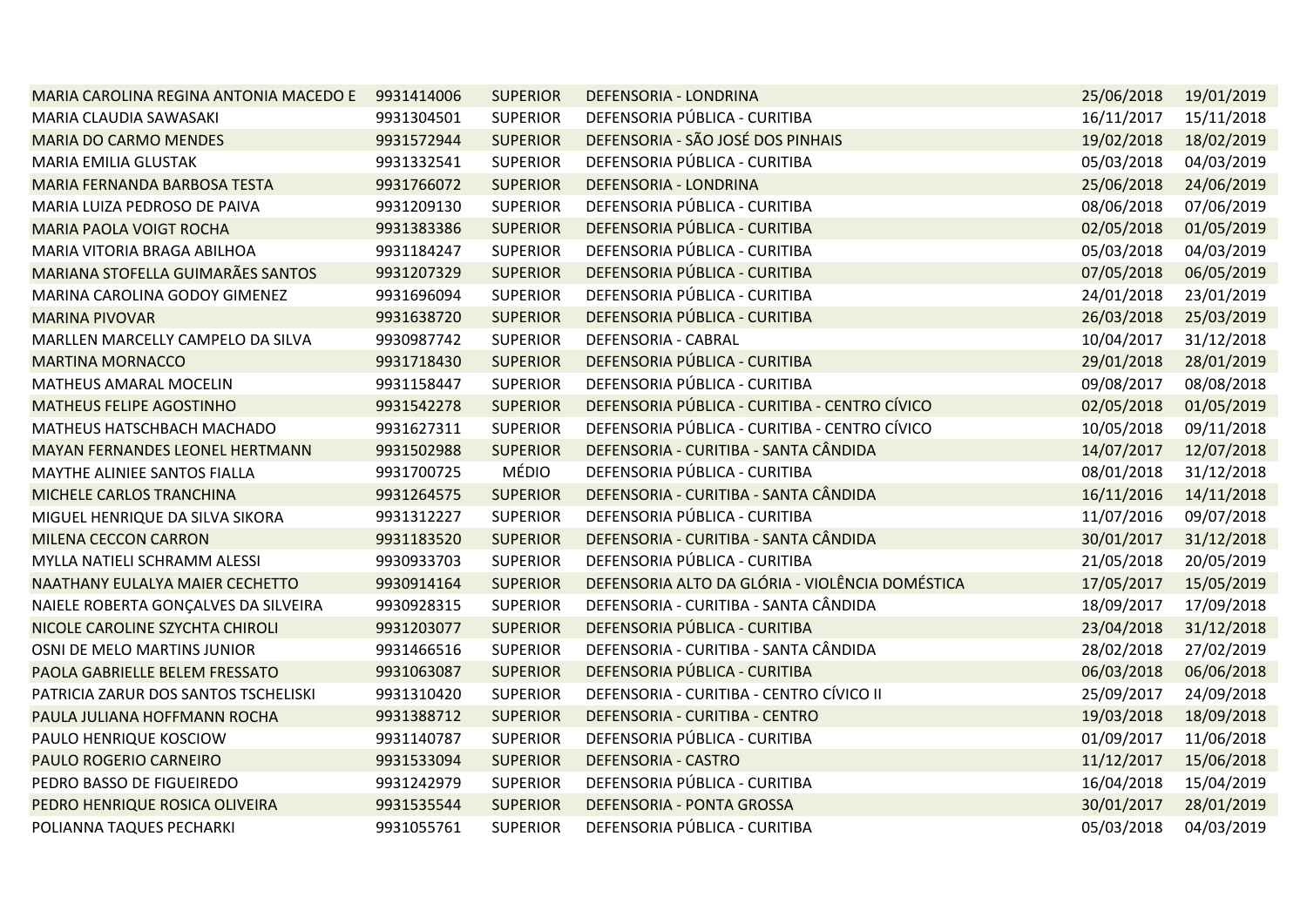| RAFAEL DE CAMPOS BARBOSA           | 9931367805 | <b>MÉDIO</b>    | DEFENSORIA PÚBLICA - CURITIBA - CENTRO CÍVICO | 01/03/2018 | 31/12/2018 |
|------------------------------------|------------|-----------------|-----------------------------------------------|------------|------------|
| RAFAELA BOBIG MONARO               | 9931725266 | <b>SUPERIOR</b> | DEFENSORIA - MARINGÁ II                       | 02/04/2018 | 01/04/2019 |
| RAFAELLA ARMELIN CORSO             | 9931117881 | <b>SUPERIOR</b> | DEFENSORIA PÚBLICA - CURITIBA                 | 11/06/2018 | 10/12/2018 |
| RAÍSSA DIAS ZAIA                   | 9931060061 | <b>SUPERIOR</b> | DEFENSORIA - LONDRINA                         | 04/04/2017 | 03/08/2018 |
| REJIANE DA SILVA FERREIRA          | 9931272647 | <b>SUPERIOR</b> | DEFENSORIA PÚBLICA - CURITIBA                 | 14/02/2018 | 31/12/2018 |
| RHUAMA DIAS MACHADO                | 9931239785 | <b>SUPERIOR</b> | DEFENSORIA PÚBLICA - CURITIBA                 | 19/06/2017 | 17/06/2019 |
| ROBERTA GUESSO PIEKARCZYK          | 9931539122 | <b>SUPERIOR</b> | DEFENSORIA - CURITIBA - CENTRO                | 20/06/2018 | 19/06/2019 |
| ROBERTA MALUCELLI PINTO BRAZ       | 9931191201 | <b>SUPERIOR</b> | DEFENSORIA - CURITIBA - CENTRO                | 16/04/2018 | 15/04/2019 |
| ROBERTO RODRIGUES NEVES FILHO      | 9931108080 | <b>SUPERIOR</b> | DEFENSORIA - CURITIBA - SANTA CÂNDIDA         | 21/02/2017 | 31/12/2018 |
| RODRIGO LIMA IMPARATO PINHEIRO     | 9931408132 | <b>SUPERIOR</b> | DEFENSORIA PÚBLICA - CURITIBA                 | 04/07/2016 | 02/07/2018 |
| ROGÉRIO MASCARENHAS DA COSTA FILHO | 9931541455 | <b>MÉDIO</b>    | DEFENSORIA PÚBLICA - CURITIBA - CENTRO CÍVICO | 22/01/2018 | 21/01/2019 |
| RYAN BUENO DE ANDRADE              | 9931414311 | <b>SUPERIOR</b> | DEFENSORIA PÚBLICA - CURITIBA                 | 28/03/2018 | 08/06/2018 |
| SAMILLE CRISTINA GROXKO            | 9931199705 | <b>SUPERIOR</b> | DEFENSORIA - GUARAPUAVA II                    | 07/11/2016 | 05/11/2018 |
| SAMUEL CONCEIÇÃO ALVES             | 9931313287 | <b>SUPERIOR</b> | DEFENSORIA - TARUMÃ                           | 22/06/2018 | 21/06/2019 |
| <b>SARAH ELIS RAMOS DAOUD</b>      | 9931479061 | <b>SUPERIOR</b> | DEFENSORIA PÚBLICA - CURITIBA                 | 23/04/2018 | 22/04/2019 |
| SÉFORA RODRIGUES RUFINO            | 9931405351 | <b>SUPERIOR</b> | DEFENSORIA - CORNÉLIO PROCÓPIO                | 07/08/2017 | 06/08/2018 |
| <b>SHERON RIBEIRO DA SILVA</b>     | 9930966539 | <b>SUPERIOR</b> | DEFENSORIA PÚBLICA - CURITIBA                 | 26/03/2018 | 25/03/2019 |
| <b>SOLIANE HUBER</b>               | 9931048937 | <b>SUPERIOR</b> | DEFENSORIA PÚBLICA - CURITIBA                 | 23/10/2017 | 22/10/2018 |
| STELLA GARBELLINI SCAVAZINI        | 9931094539 | <b>SUPERIOR</b> | DEFENSORIA - CURITIBA - SANTA CÂNDIDA         | 07/05/2018 | 06/05/2019 |
| TALITA GONÇALVES DO CARMO          | 9931329982 | <b>SUPERIOR</b> | DEFENSORIA - MARINGÁ II                       | 06/06/2016 | 04/06/2018 |
| TALITA HORRANA SOARES DA SILVA     | 9931483648 | <b>SUPERIOR</b> | DEFENSORIA - CAMPO MOURÃO                     | 21/02/2018 | 20/02/2019 |
| <b>TAMARA FERNANDES</b>            | 9931292934 | <b>SUPERIOR</b> | DEFENSORIA CIANORTE II                        | 22/01/2018 | 31/12/2018 |
| TAMIRES DOS SANTOS LIMA KOGA       | 9931240403 | <b>SUPERIOR</b> | DEFENSORIA - CURITIBA - SANTA CÂNDIDA         | 18/05/2018 | 31/12/2018 |
| TANIA CAROLINA KOCHMANSCKY GOULART | 9930954594 | <b>SUPERIOR</b> | DEFENSORIA - CORNÉLIO PROCÓPIO                | 26/06/2017 | 25/06/2018 |
| <b>TATIANE COUTO BIBIAN</b>        | 9931315259 | <b>SUPERIOR</b> | DEFENSORIA - CURITIBA - REBOUÇAS              | 11/12/2017 | 10/12/2018 |
| TATIANE SOUZA CANCIAN              | 9931085850 | <b>SUPERIOR</b> | DEFENSORIA - UMUARAMA                         | 12/03/2018 | 31/12/2018 |
| <b>TAYLA TAMIRES KOHUT</b>         | 9931180106 | <b>SUPERIOR</b> | DEFENSORIA - APUCARANA                        | 22/01/2018 | 31/12/2018 |
| THAIS CRISTINA DA SILVA LEÃO       | 9931253838 | <b>SUPERIOR</b> | DEFENSORIA - FOZ DO IGUAÇU II                 | 12/09/2016 | 31/07/2018 |
| THALLYS DEUSDARÁ MONSUETH ALVES    | 9931220202 | <b>SUPERIOR</b> | DEFENSORIA PÚBLICA - CURITIBA                 | 05/03/2018 | 31/12/2018 |
| THAYS LIBERATO DOS SANTOS          | 9931185668 | <b>SUPERIOR</b> | DEFENSORIA - SÃO JOSÉ DOS PINHAIS             | 17/10/2016 | 15/10/2018 |
| <b>THAYS MORVAN DOS SANTOS</b>     | 9931564295 | <b>SUPERIOR</b> | DEFENSORIA PÚBLICA - CURITIBA - CENTRO CÍVICO | 07/06/2017 | 31/12/2018 |
| THIAGO HENRIQUE GAONA SCHMUKER     | 9930945069 | <b>SUPERIOR</b> | DEFENSORIA PÚBLICA - CURITIBA                 | 22/05/2018 | 31/12/2018 |
| TIAGO AGUERO DO AMARAL             | 9931167119 | <b>SUPERIOR</b> | DEFENSORIA - CURITIBA - CENTRO CÍVICO II      | 16/01/2017 | 14/01/2019 |
| TIAGO SOFIATI DE BARROS CARVALHO   | 9930732254 | <b>SUPERIOR</b> | DEFENSORIA - TARUMÃ                           | 09/08/2017 | 08/08/2018 |